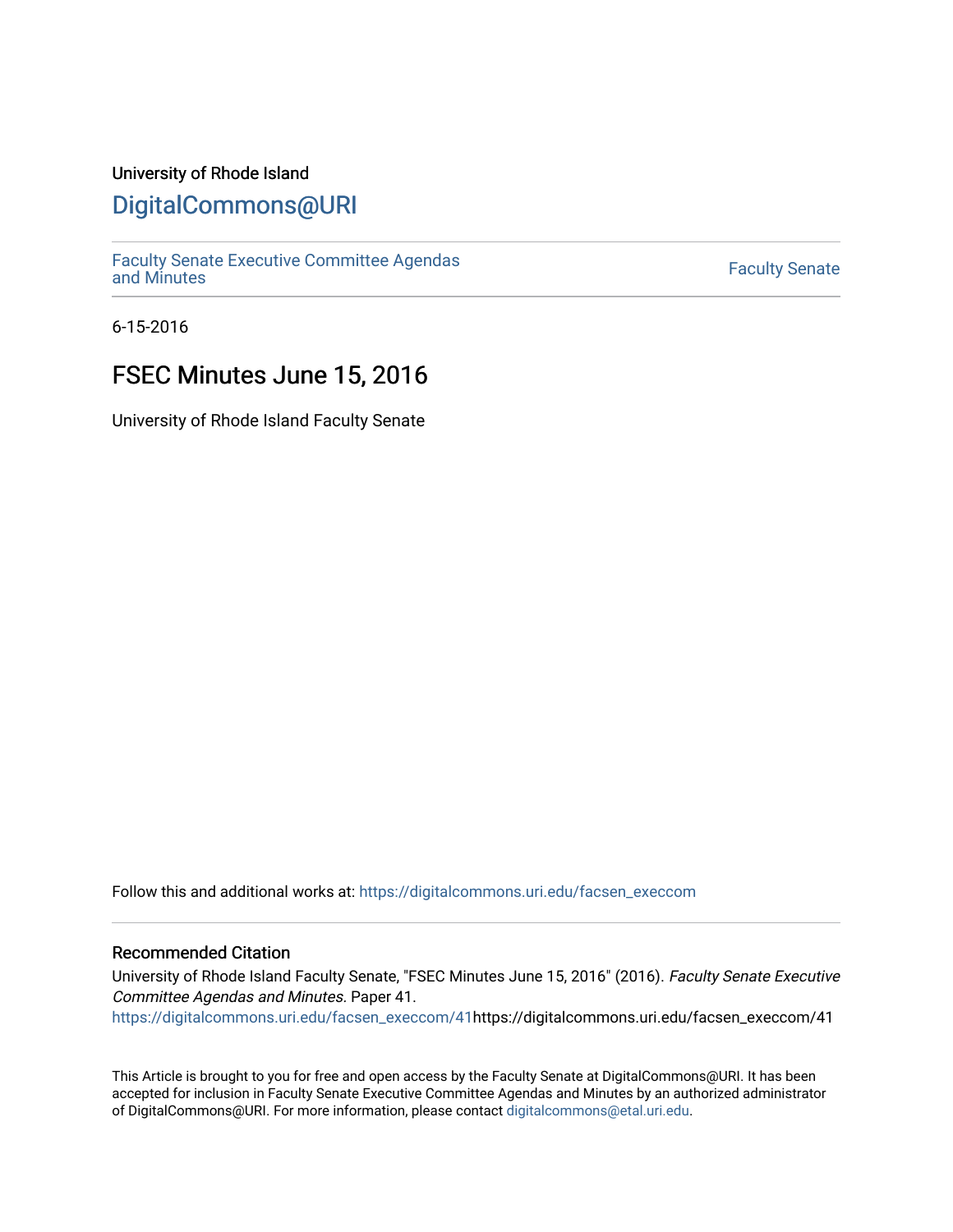# **THE UNIVERSITY** OF RHODE ISLAND

**FACULTY SENATE OFFICE**

### **Faculty Senate Executive Committee Meeting #2 June 15, 2016**

### **MINUTES**

- **1.** The meeting was called to order at 10:35 AM on Wednesday, June 15, 2016, in Library Conference Room B, Chairperson Sullivan presiding. Senators Byrd, Conley, Mahler, and Tsiatas were present. Senator Leonard was absent.
- **2.** Minutes of FSEC Meeting #1, June 1, 2016 were approved.

### **3. ONGOING BUSINESS**

- **a.** Chairperson Sullivan provided an update regarding the status of the appointment of the Director of the General Education Program. He reported that he and Vice Chairperson Conley had met with the candidate, Professor Rachel Dicioccio, and had extended a verbal offer of the position. Professor Dicioccio had accepted. Chairperson Sullivan had subsequently submitted a letter of offer to her (dated June 14, 2016) asking her to meet with the FSEC at the next regularly scheduled meeting, June 29. Chairperson Sullivan asked Committee members to review and prioritize the responsibilities of the Director of General Education and provide their responses to him by June 17. He said that the priorities established by the FSEC would be provided to the new Director. Discussion followed. The FSEC discussed the potential need to include a description of the Office of the Director of General Education in the University Manual and the By-Laws of the Faculty Senate. Discussion followed about the relationship between the Director and the General Education Committee. Chairperson Sullivan suggested that, as new language was being considered, the FSEC give thought to reducing the size of the General Education and Curricular Affairs Committees. Vice Chairperson Conley was asked to lead in drafting the description of the role of the Director.
- **b.** Chairperson Sullivan said that he planned to meet with two individuals (faculty members) regarding chairing the Curricular Affairs Committee and the General Education Committee.